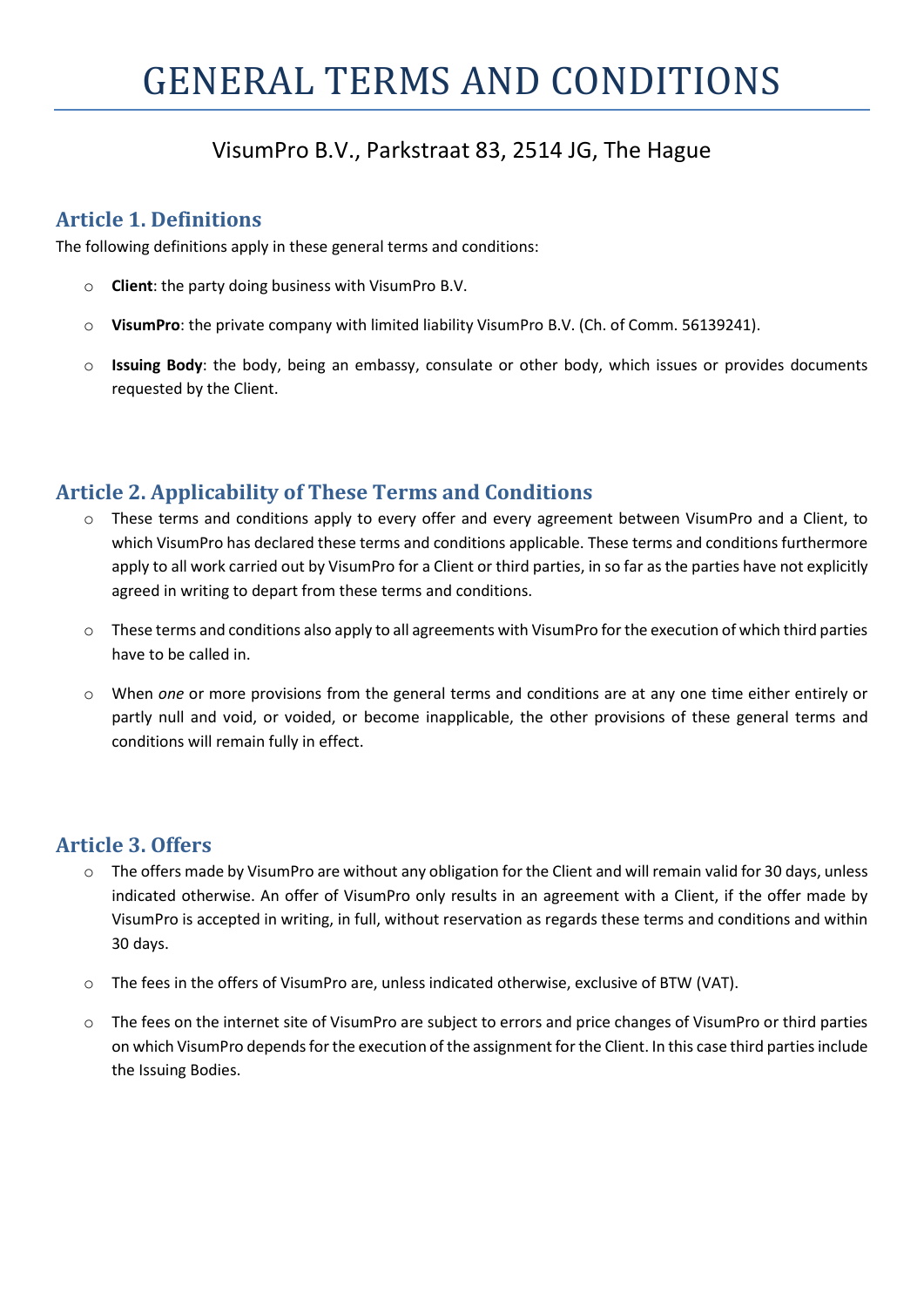## Article 4. Execution of the Agreement

- o An agreement is deemed to have been concluded when a Client has offered an assignment to VisumPro and VisumPro has accepted it in writing or has started to execute it, or when an offer made by VisumPro has been accepted in accordance with article 3.
- $\circ$  If the agreement relates to a visa application or legalization, VisumPro acts as an intermediary in order to conclude one or more agreements between the Client and the Issuing Body. However, VisumPro is not responsible for the work carried out by the Issuing Body, the issued or provided documents and/or any agreed work which fails to materialize. The rules and regulations and/or fees which apply to the visa application or legalization are subject to changes beyond the control of VisumPro. Changes in the applicable rules and regulations and/or fees are the responsibility of and payable by the Client.
- $\circ$  VisumPro cannot guarantee the correctness or validity of the documents provided by the Issuing Body. The Client is therefore under the obligation to verify the correctness and validity of the documents received from the Issuing Body, for which verification the Client is obliged to contact VisumPro and/or the Issuing Body.
- o VisumPro shall carry out the agreed work to the best of its knowledge and ability, in accordance with the requirements of the Client, on the understanding that VisumPro only takes on a best-efforts obligation and not an obligation of result. VisumPro has the right to have certain work carried out by third parties, if and in so far as this is required for a proper execution of the agreement.
- o The execution of an assignment is performed on the basis of information provided by or on behalf of the Client. The Client shall ensure that all data, specified by VisumPro or the Issuing Body as required, or which should in all reasonableness be understood by the Client to be required for the execution of the agreement, is provided to VisumPro in time. The Client guarantees the correctness and completeness of the data provided to VisumPro. VisumPro is not obliged to verify the data provided by the Client.
- $\circ$  If any data required for the execution of the agreement is not provided to VisumPro in time or the application is not complete otherwise, VisumPro has the right to put the execution of the agreement on hold and to charge any expenses charged by third parties up to that moment to VisumPro and any other expenses resulting from the delay to the Client on the basis of the usual fees of VisumPro.
- o Postal and shipping charges shall be borne by the Client, unless expressly agreed otherwise by the parties and in writing. The documents are always sent at the Client's risk.

#### Article 5. Term of the Agreement

- o The agreement is concluded for a specific action or multiple agreed actions in the agreement for the provision of services, unless parties have expressly agreed otherwise in writing.
- $\circ$  If within the term of an agreement a time frame has been agreed for the completion of certain work, this is never a final deadline. If the completion time is exceeded, the Client has to declare VisumPro to be in default in writing. VisumPro is not liable for any deadlines which the Issuing Body failed to meet or for any ensuing consequential damage.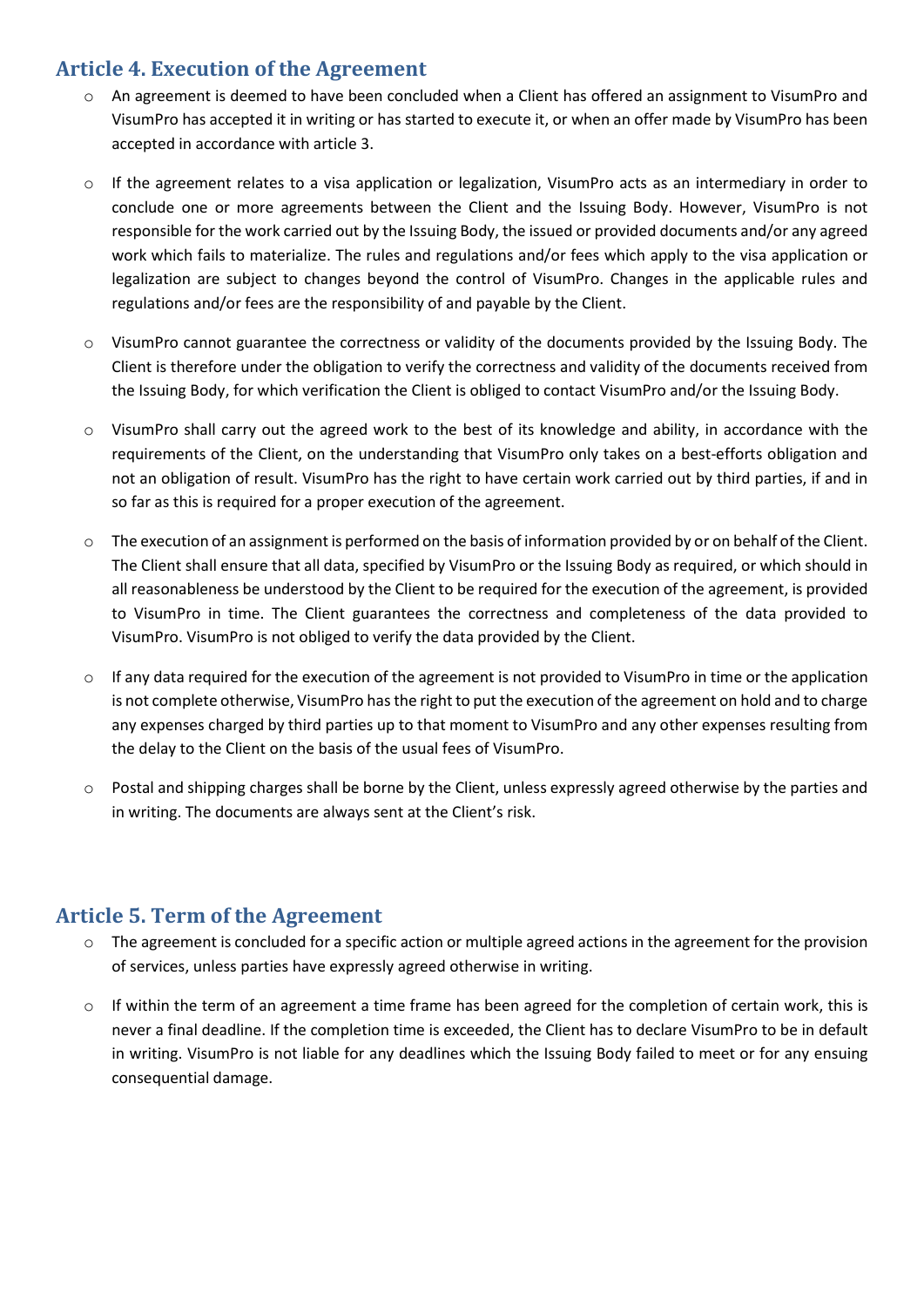## Article 6. Amendment of the Agreement

- o If it appears during the execution of the agreement that for a proper execution of the agreement it is necessary to change or supplement the work to be carried out, the parties shall in time and in mutual consultation amend the agreement accordingly.
- $\circ$  If the parties agree to amend or supplement the agreement, this may affect the time of the assignment's completion. VisumPro shall notify the Client of this fact as soon as possible.
- o If the amendment of or supplement to the agreement requires VisumPro to change its fees, VisumPro shall notify the Client if possible in advance. Contrary to this VisumPro shall not charge any additional costs for any amendments or supplements for causes attributable to VisumPro.

## Article 7. Faults / Time Limits for Lodging a Complaint

- o Complaints about work carried out shall be reported in writing by the Client to VisumPro within two weeks after discovery, but not later than 3 months after the completion of the work in question, at the Client's risk of forfeiting all its rights and claims.
- $\circ$  If a complaint is justified, VisumPro shall rectify it if possible and execute the agreed work or do it again, unless the Client no longer benefits by this rectification or by the (renewed) execution of the work. If the Client is of the opinion that he no longer benefits from the execution of the agreed work, the Client shall cancel the agreement with VisumPro in writing, and he shall include any proof that he will no longer benefit from the execution of the agreement.
- $\circ$  If the Client no longer benefits from the execution of the agreed work, VisumPro will only be liable within the limits included in article 11.

#### Article 8. VisumPro Fees

- o VisumPro is entitled to receive payment for its work irrespective of whether the agreement between the Client and the Issuing Body has been concluded by VisumPro and can be carried out. In urgent cases VisumPro will charge an additional rush rate.
- o All amounts mentioned in the communications of VisumPro are an indication only and exclusive of BTW, unless stated otherwise.
- o Apart from payment for its work the Client is obligated to pay to VisumPro all fees charged by the Issuing Body, as well as any other costs required for a proper execution of the agreement, including but not limited to, postage and/or courier fees, travel expenses and other expenses.
- $\circ$  VisumPro can at the express request in writing of the Client draw up an estimate of the expected costs. These estimates are exclusive of BTW and are not binding, unless expressly agreed otherwise.
- o At all times VisumPro has the right to charge through to the Client any price increases of the Issuing Body and/or any called-in third parties. If so requested by the Client VisumPro in such case shall immediately allow inspection of the price increase in question.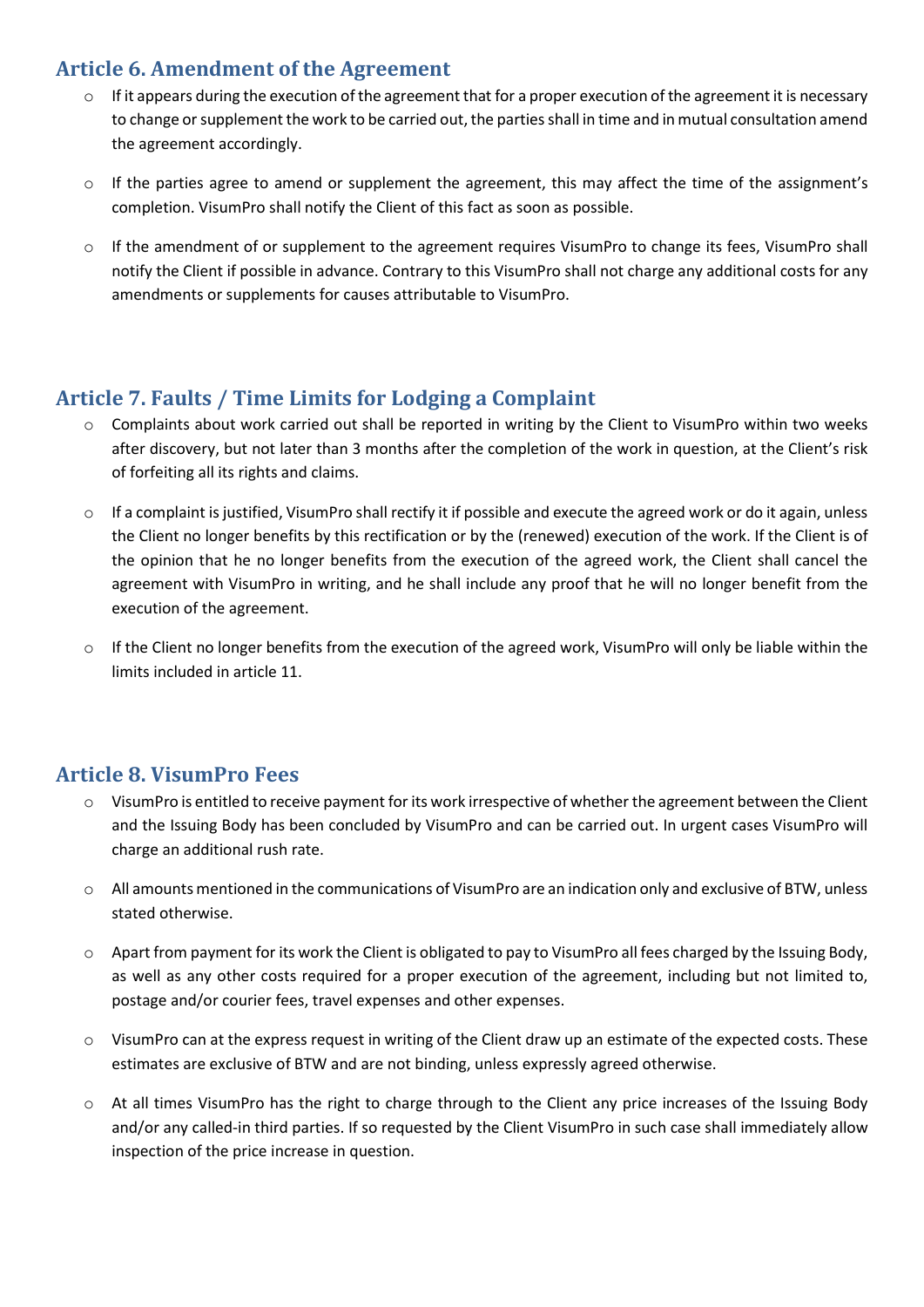## Article 9. Payment

- $\circ$  Payment shall be made within 14 days of the invoice date, in a method and currency to be specified by VisumPro.
- o If the Client has not paid within 14 days of the invoice date the Client is in default, without a further notice of default being required; as of the moment of default, the Client has to pay additional to the amount due interest of 1% per month, unless the statutory (commercial) interest rate is higher, in which case the statutory (commercial) interest rate has to be paid.
- o In case of liquidation, bankruptcy, suspension of payment or applicability of statutory debt restructuring for natural persons of the Client, the claims of VisumPro and the obligations of the Client vis-à-vis VisumPro will be immediately due and payable without prior notice of default or warning and VisumPro has the right to suspend its work with immediate effect.
- o Payments made by the Client will in the first instance serve to settle any outstanding interest and costs, and subsequently those invoices which have been outstanding for the longest time, even if the Client states that the payment relates to a later invoice.

## Article 10. Extrajudicial Collection Costs

- o If the Client is in default as regards compliance with one or more default obligations, all reasonable costs to obtain extrajudicial payment are to be borne by the Client. In any case the Client is obligated to pay compensation for extrajudicial collection costs at 15% of the amount of the invoice inclusive of BTW with a minimum of  $\epsilon$  100.00.
- $\circ$  If VisumPro proves to have incurred higher costs than the costs mentioned in the previous paragraph and that these costs are in all reasonableness required to obtain the extrajudicial payment, these costs are also considered for compensation.
- o Apart from the extrajudicial collection costs mentioned in this article the Client has to pay for each reminder an administrative fee of € 25.00.

#### Article 11. Liability

- o VisumPro is never liable for any damage VisumPro or a third party has caused to the Client as a result of or with regard to (failure to) execute the agreement as well as of any other services rendered by VisumPro, unless the damage is caused by wilful intent or wilful recklessness on the part of VisumPro itself.
- $\circ$  VisumPro is never liable for any damage, irrespective of which nature, caused by:
	- The incorrectness and/or incompleteness of the data provided by the Client;
	- The incorrectness, incompleteness or invalidity of the documents provided by the Issuing Body;
	- The delay caused by it;
	- Loss and/or damage of documents by the Issuing Body;
	- Loss and/or damage of documents during dispatch or shipping;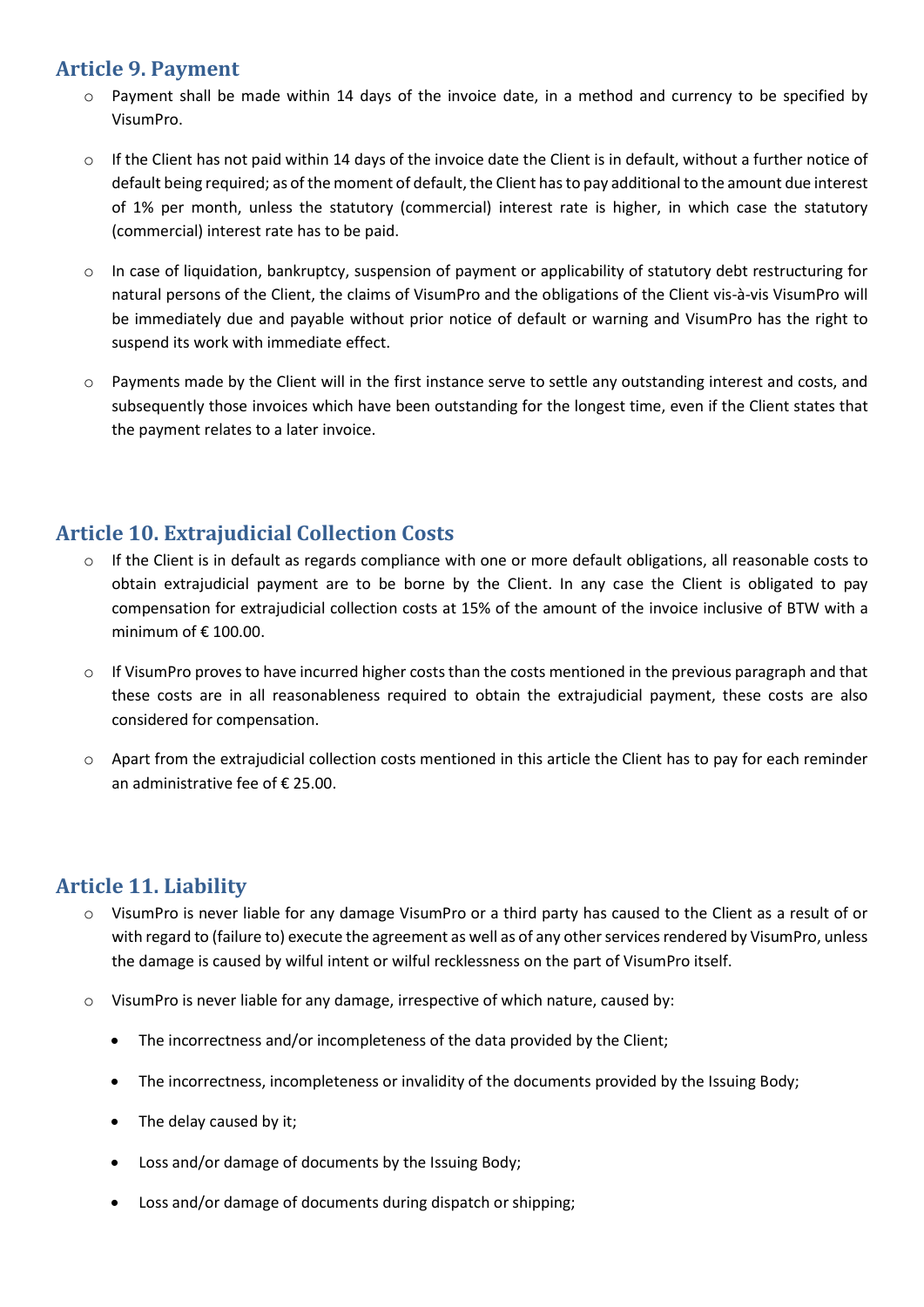- Possible inaccuracies of information published on the website of VisumPro or published otherwise by VisumPro.
- $\circ$  The Client indemnifies VisumPro against all costs and claims of any third party or third parties called in by VisumPro for the execution of the agreement and of the Issuing Body in question.
- o The liability of VisumPro, in so far as it is covered by its liability insurance, is limited to the amount of the sum paid by the insurer. If the liability is changed to a third party called in by VisumPro, the liability is limited to the sum paid by the third party or its insurer.
- $\circ$  Should the insurer not pay or the damage is not covered by the insurance while VisumPro is liable, the liability of VisumPro will be limited to twice the value of the invoice of the assignment, or alternatively to that part of the agreement to which the liability refers.
- o VisumPro is never liable for indirect or consequential damage.

## Article 12. Force Majeure

- o VisumPro is allowed to invoke force majeure, if an outside cause, either foreseen or unforeseen, impedes (further) compliance with the agreement to perform services. Force majeure includes at least:
	- Delay caused by or closure of the Issuing Body;
	- Not-compliance of a third party or third parties called in for the execution of the assignment by VisumPro;
	- Government measures which make compliance temporarily or permanently impossible;
	- Each circumstance independent of the will of VisumPro, as a result of which reasonable compliance with the agreement by VisumPro cannot be expected.
- o The obligations of VisumPro are postponed while the force majeure lasts. If the period, during which compliance with the obligations by VisumPro is not possible due to force majeure, lasts longer than 2 weeks, both parties have the right to terminate the agreement, without any obligation to compensation.
- $\circ$  If VisumPro when the force majeure occurs, has already complied with part of its obligations, or can only partly comply with its obligations, it is entitled to send a separate invoice for all the completed work and/or the work that can be completed and the Client is obligated to pay this invoice. This is not the case if the part of the work already carried out and/or to be carried out does not have any independent value.

#### Article 13. Confidentiality / Privacy Policy

 $\circ$  Both parties are obligated to keep confidential any confidential information they have obtained from each other or elsewhere within the scope of their agreement. Information can be deemed confidential if one of the two parties has specified the information as confidential or if this ensues from the nature of the information.

## Article 14. Applicable Law / Competent Court

o Every agreement between VisumPro and the Client is governed by the law of the Netherlands.